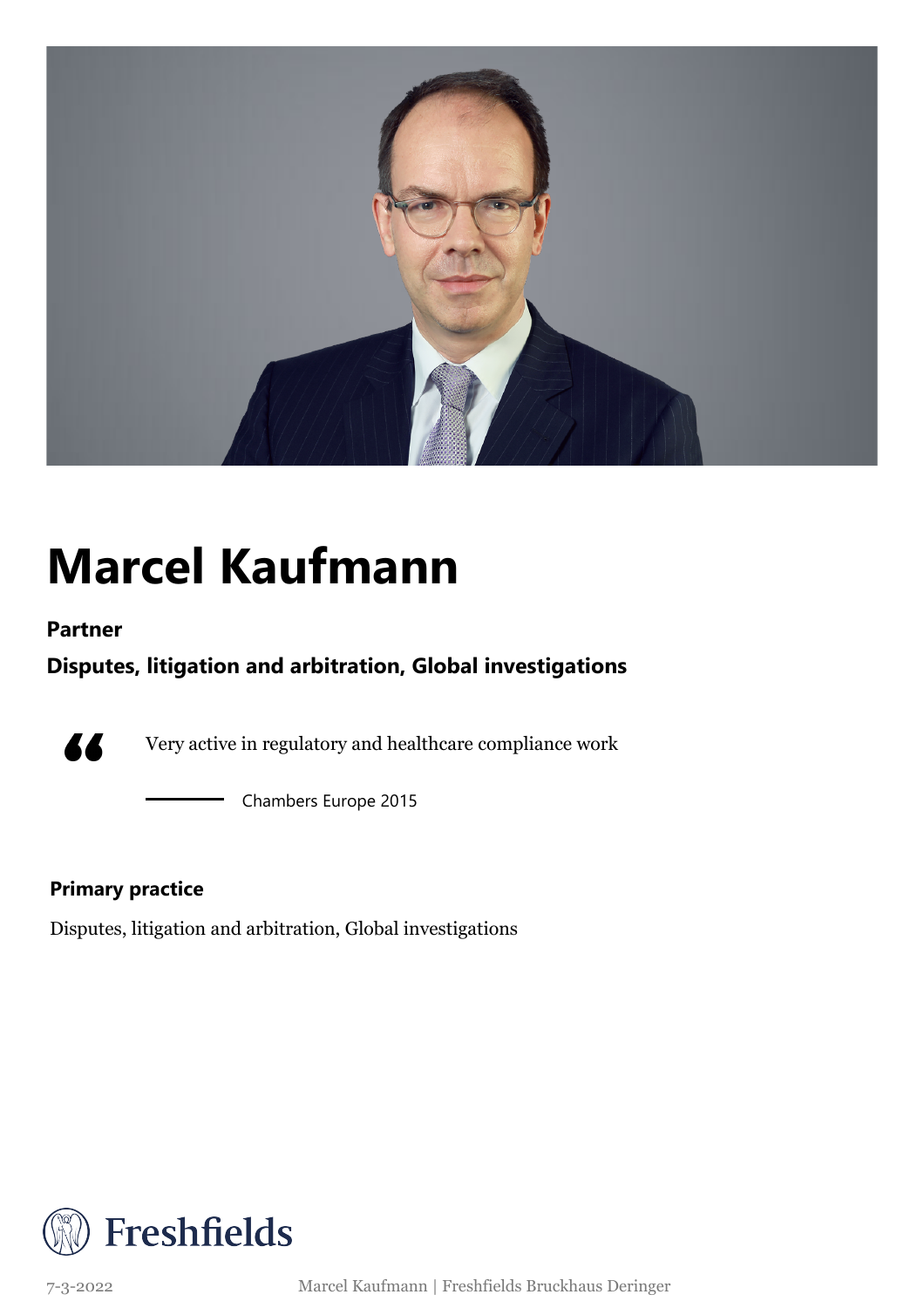# **About Marcel Kaufmann**

**Marcel advises a broad range of multinationals and German companies on key regulatory issues and disputes.**

He has specific sector experience in the healthcare and transport business, including pharmaceuticals, medical devices, railways and automotive.

His practice covers high-end litigation before administrative, civil and constitutional courts for both companies and public authorities, including highly visible mandates before the Federal Constitutional Court and the European Court of Justice.

In regulated industries, Marcel offers complex regulatory and compliance advice in national and global matters, internal investigations, transactions in sectors like healthcare or transport and complex restructuring mandates.

He speaks German and English.

### **Recent work**

- Advising Novartis on the purchase of GSK's oncology business and the sale of its OTC business to a joint venture with GSK.
- Advising Advent International on the sale of the MEDIAN group, the largest private rehabilitation care provider in Germany.
- Advising a Chinese strategic investor on the acquisition of a global market leader in blood plasma and plasma-based pharmaceutical products.
- Advising Deutsche Bahn in large disputes against competitors and German Laender regarding infrastructure fees.
- Advising a leading manufacturer of medical devices in the review of his distribution contracts and the compliance management system.